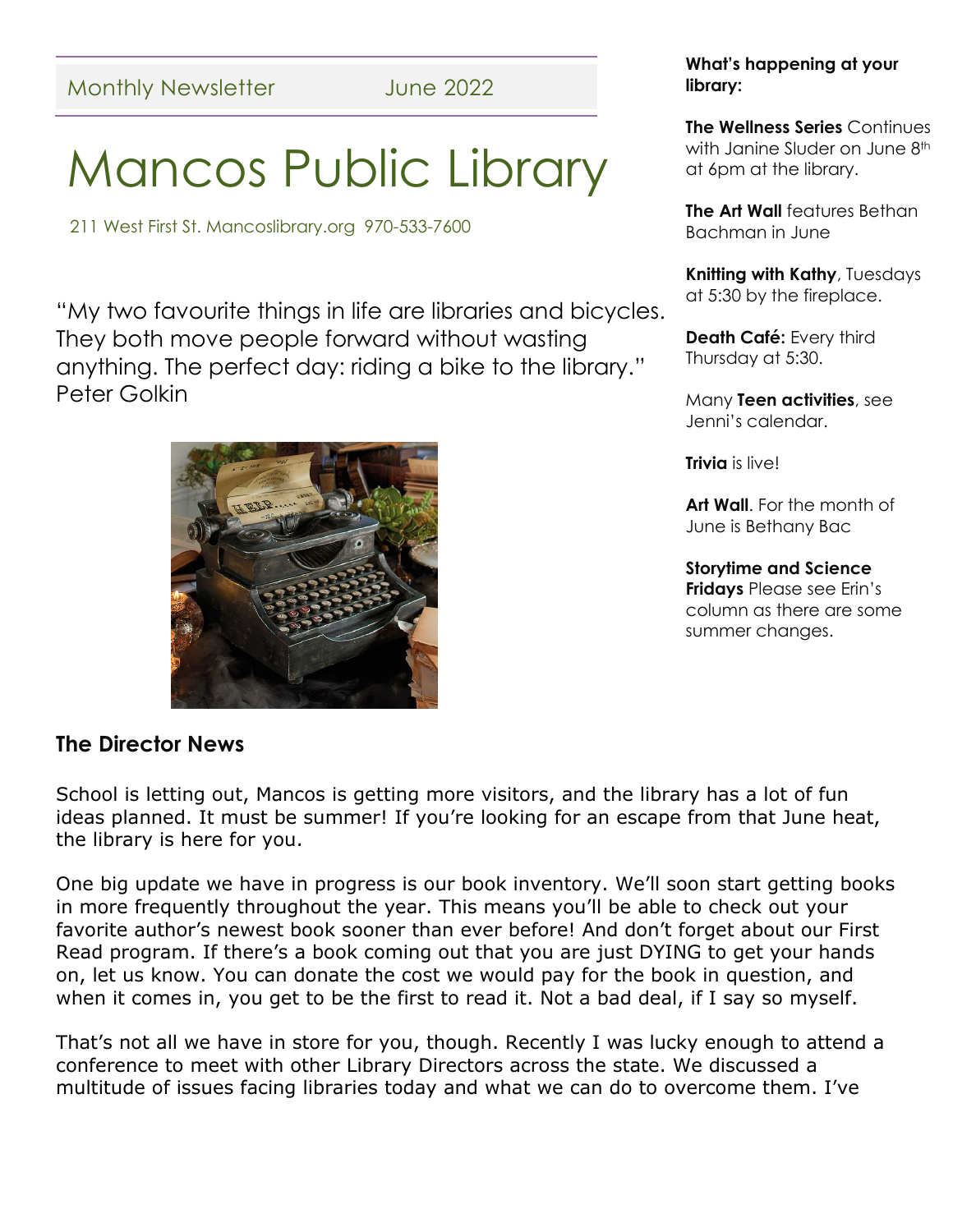also been working with our neighbor libraries in Cortez and Dolores, so keep your eyes peeled for some Montezuma County library events and activities in the future.

As most of you know, I am still pretty new to this area. However, I'm told there are some exciting events happening in the summer, like Burro Fest and Mancos Days. I plan on soaking up as much Mancos culture as I can, so if you see me out and about, come over and say hello!

### **Adult Programs – From the Desk of Midge Kirk**

### Welcome June!

June is named after Juno, the Roman goddess of youth and protection. Her name comes from the root word Latin word Iuno, meaning young, and represents the idea of vital energy and fertility. Summer Solstice happens in June and is the longest day of the year in our hemisphere, marking the first day of summer. It is June 21st this year. In Norway, Sweden, Denmark, Finland, Estonia, Latvia and Lithuania they celebrate Midsummer on June 21.

Juneteenth is a Federal Holiday in the U.S. and celebrated on June 19th. The name of the day originates with the date. On June 19, 1865, all the remaining slaves in Texas were freed by Union Soldiers. It is a day also known as Emancipation Day that celebrates freedom and equal rights.

However you celebrate, we wish you a happy and healthy June! Get outside and soak up some vitamin D. Read a book to a child, or alone, under a tree. Enjoy our many natural gifts.

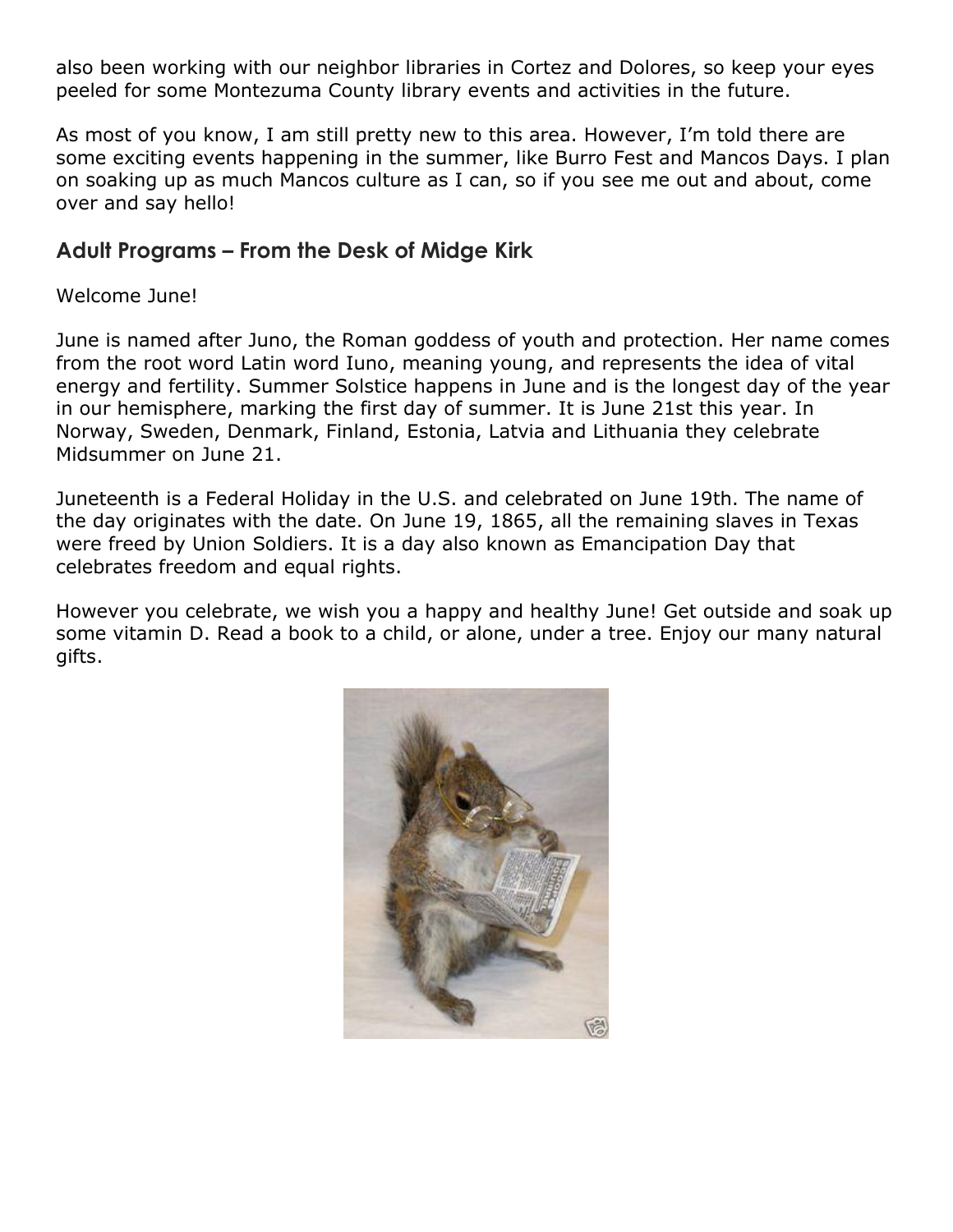The Art Wall in June will showcase the work of Bethany Bachman. She "draws inspiration from the unique natural beauty each place embodies from mountains and rivers, rolling hills and lakes, to agricultural landscapes." Come on in and see her work.

June is a relatively quiet month for adult programs, but we have some folks lined up to share some of their travels, an author talk, and Jenni and I are working on a summer fun project, "Stories and S'mores" that will include all ages! Stay tuned and check the website for some dates and more information.

The Wellness Workshops continue on the second Tuesday of the month - June 8th at 6pm this month. We are collaborating with Cloud Goddess Enterprises (Victoria Peterson) and they focus on the eight elements of wellness. The upcoming workshop is "Exercise is Medicine: Healing and Safeguarding the Body—Physical Dimension." The presenter is Speaker: Janine Sluder, B.A., CSCS and is a personal trainer and owner of Vagabond Personal Training in Mancos.

The Oral History collection project is continuing, as we collect wonderful personal histories and stories from our Mancos Valley! Please contact Midge at mkirk@mancoslibrary.org, if you have a story or two to share or know someone who does.

### **Young Adult Programs – From the Desk of Jenni Kitchen, YA Coordinator**

June is for Pride

For me June is Pride Month. I am the mother of a couple LGBTQ+ kids. I am an advocate for human rights. I do believe all humans are "endowed by their Creator with certain unalienable rights, that among these are: "Life, Liberty and the pursuit of Happiness." I just really want people to be able to understand that we are all different and that we all deserve respect.

If you need to formulate some understanding for the people that you differ from, the library is a great place to find out about all the peoples of the World. We have books covering race, culture, religion, gender, gender expression, aging, ancestry, disabilities, and sexual orientation. If we do not have the book you are looking for, we will do our best to find it for you. If you need an internet site to look over for information, we have computers for you to use. We also have laptops and comfy lap tables you can borrow. If you need to find events or programs that will help answer your questions or increase your knowledge base, we may be able to help you out.

I take pride in my work at the library and really strive to accommodate everyone's needs. I stand for all people, like the Lorax, stood for the trees or Horton stood for the tiny Who people on the clover. This month, I ask that you take pride in yourself, your kids, and your family, and allow others to take pride in themselves and their kids and their families. It is not very difficult to be happy and let others be happy, too.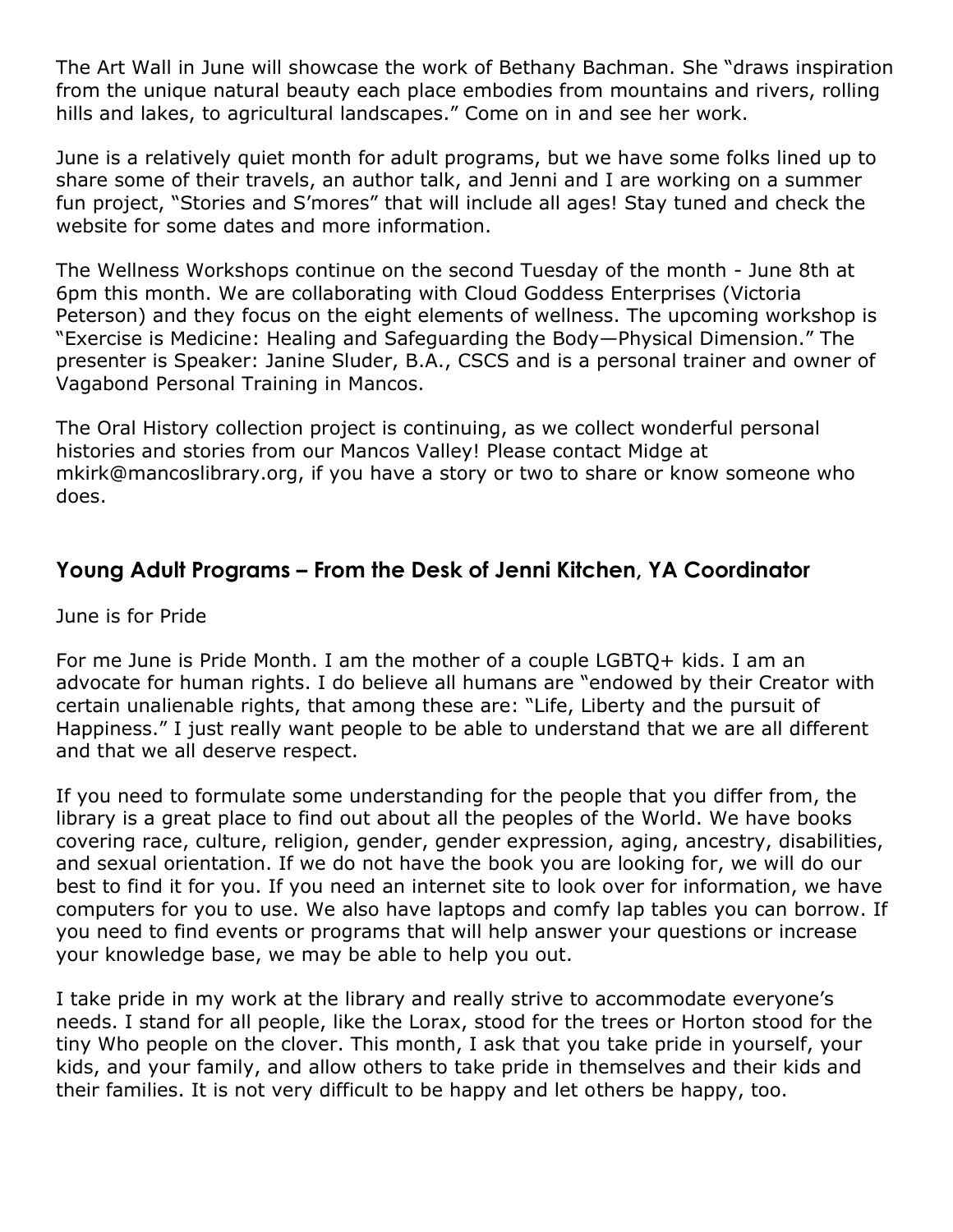If you want to learn more about Pride in Colorado and how to support your friends, family, and community members, go to<https://one-colorado.org/>

If you are up to showing public pride this month, here is Durango's Pride Celebration…

Queer Space Pride | June 12, 2022 | 4-7pm | Buckley Park, Durango, CO

Happy Spring!!! Happy Pride!!! Happy Juneteenth!!! May the Force Be with You, Always!!!

June Teen Events

### **TEEN GAME NIGHTS FRIDAYS JUNE 3RD AND 17TH FROM 6 TO 9PM**

### **INTERNATIONAL TABLETOP DAY SATURDAY JUNE 4TH FROM 10 TO 3PM**

### **TEEN CAFE SATURDAY JUNE 11TH**

### **Children's Programs, From the desk of Erin Bohm**

Happy Summer! June is all about transition - youth have left behind the structure and schedule of school and entered into new schedules, child care scenarios, & new feelings about unstructured time.

As usual, the best tools in our caregiving toolkit are BOOKS! And the conversations we engage in when we sit together with children to explore a book.

The children's collection has many books to choose from that explore the idea of change.

Here are some of my favorites!

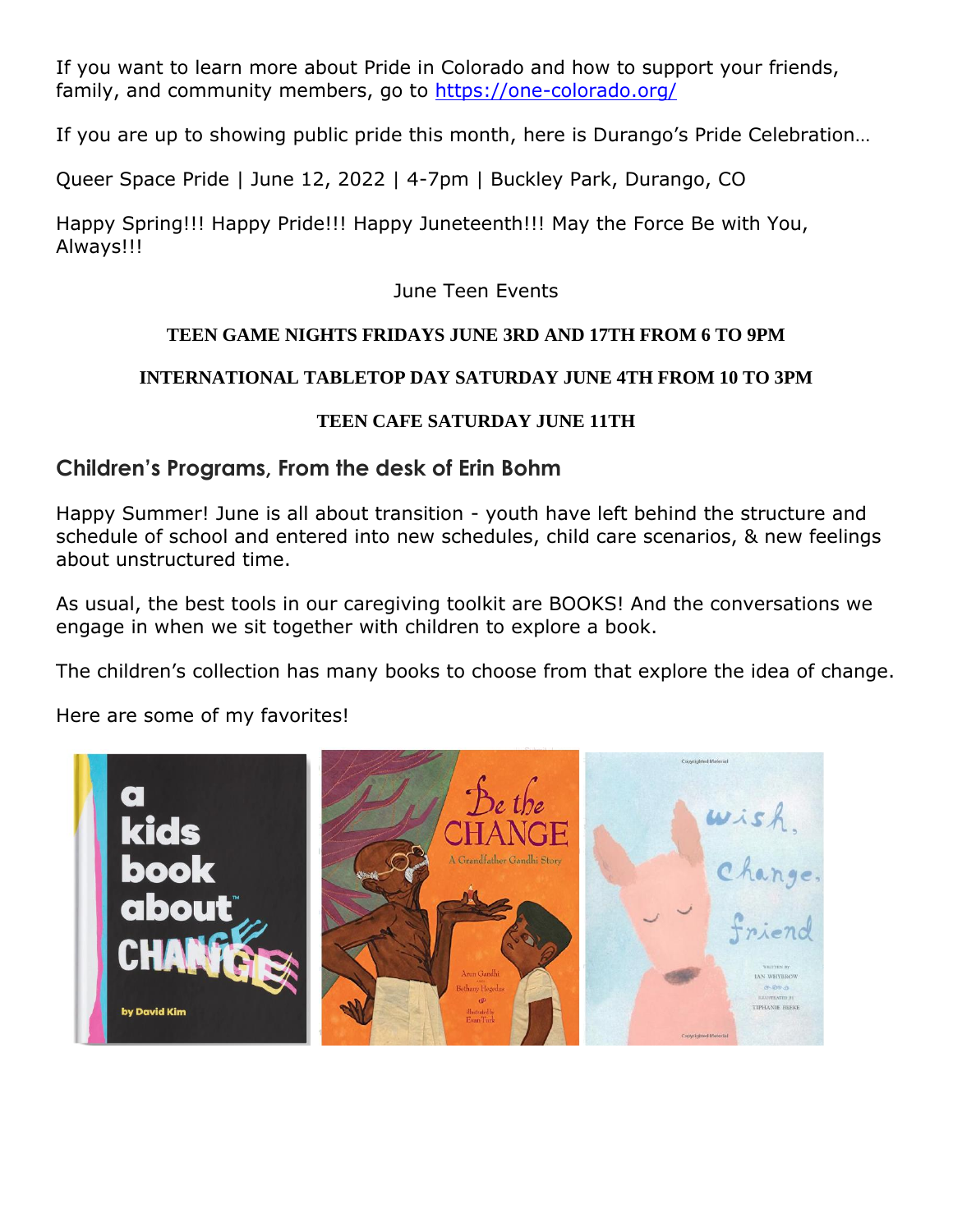

Summer Programs

### **We are on a summer break from May 30th - June 28th. What does that mean?**

- During the month of June, the following youth programs will not run: Storytime, Powerhouse Science, Reading Buddies & Lunch, Build & Create
- Build & Create and The Summer Reading Program, will begin on June 29th and run through July 29th.
- **Lego will carry on without a break: Fridays 1 - 3 pm**



The Summer Reading Program!

This year's program will be condensed into a 5-week program. Join in! The program begins July 1st. Register that week, at the front desk.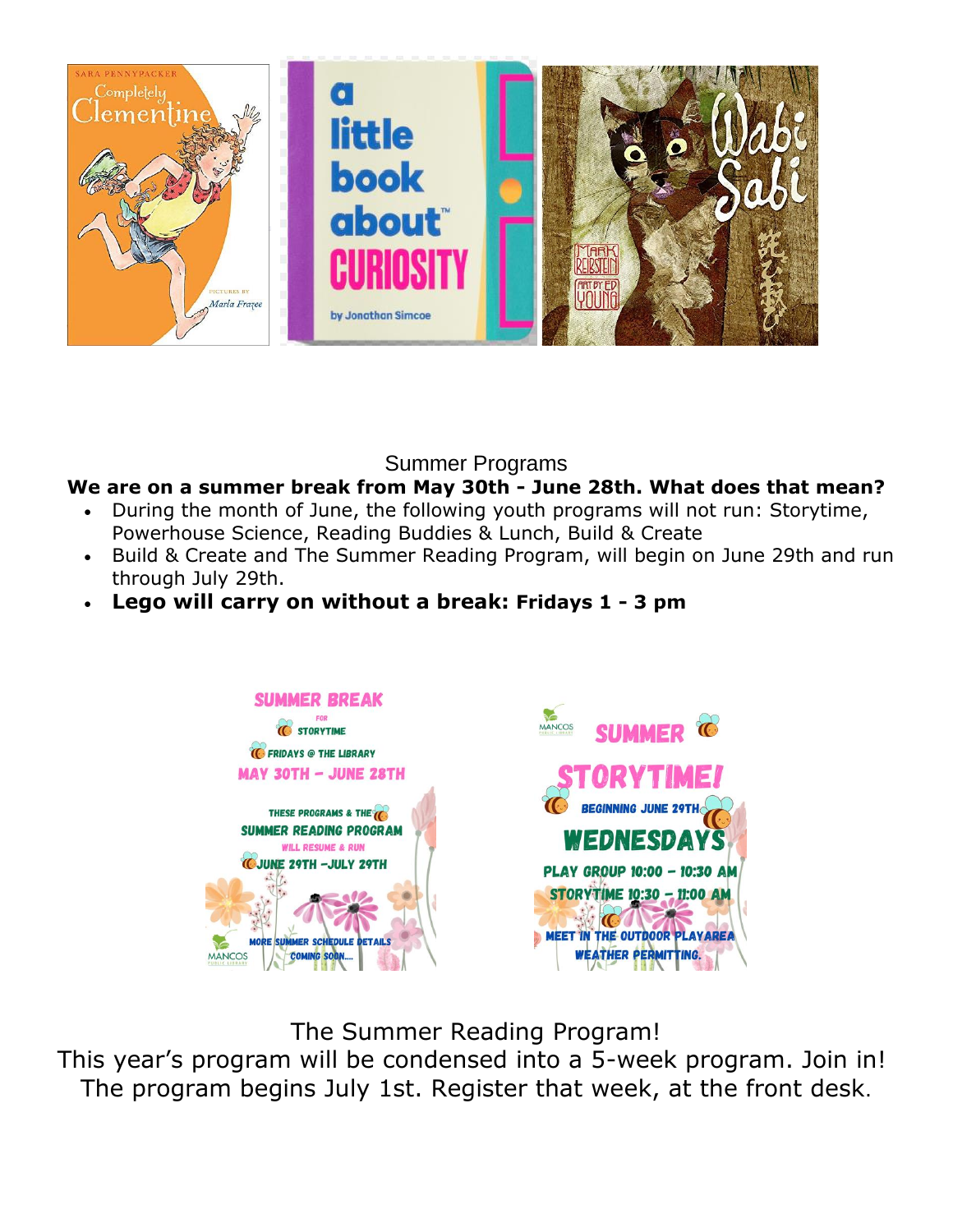# Mancos Public Library's 2022 Summer Reading Program!



# FREE Events

Every Friday in July 9 - 10 am



July 1st, 9 - 10 am Music, Crafts, Books!

**Circulation Manager, From the desk of Bernadette Tuthill**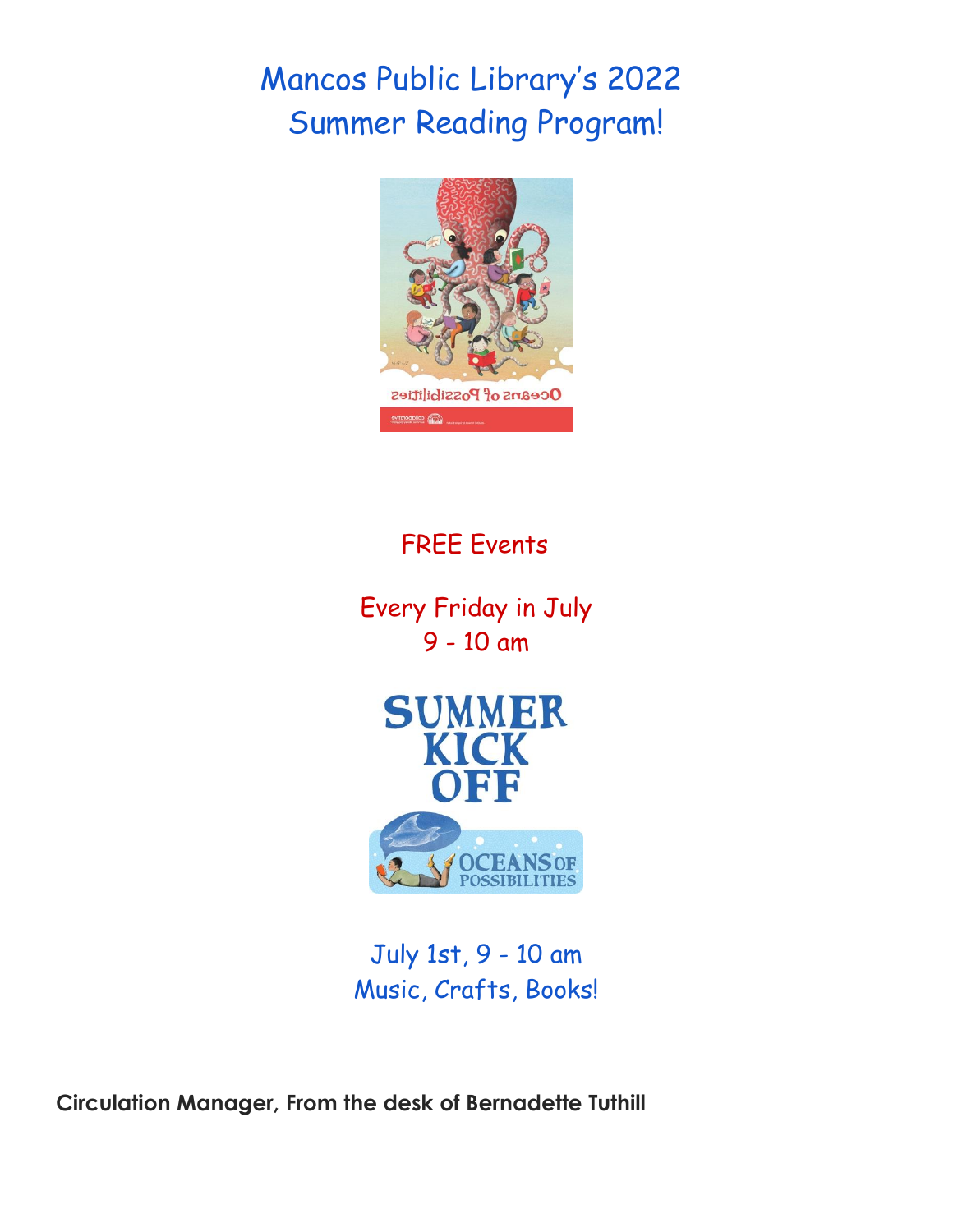

June already!

Congratulations Graduates!



Happy Father's Day to all the Dads!

Are you looking for" good read" recommendations? Check out the Staff Picks!



Have you read something really good? Fill out a "patron pick" form and you can

recommend a favorite book to other patrons!

See you at the Library!

# **Cataloging, From the Desk of Kathy Graf**

We should be getting in a batch of new books before too long, but here is what is new currently!

# **Adult Biography**

My First Thirty Years by Gertrude Beasley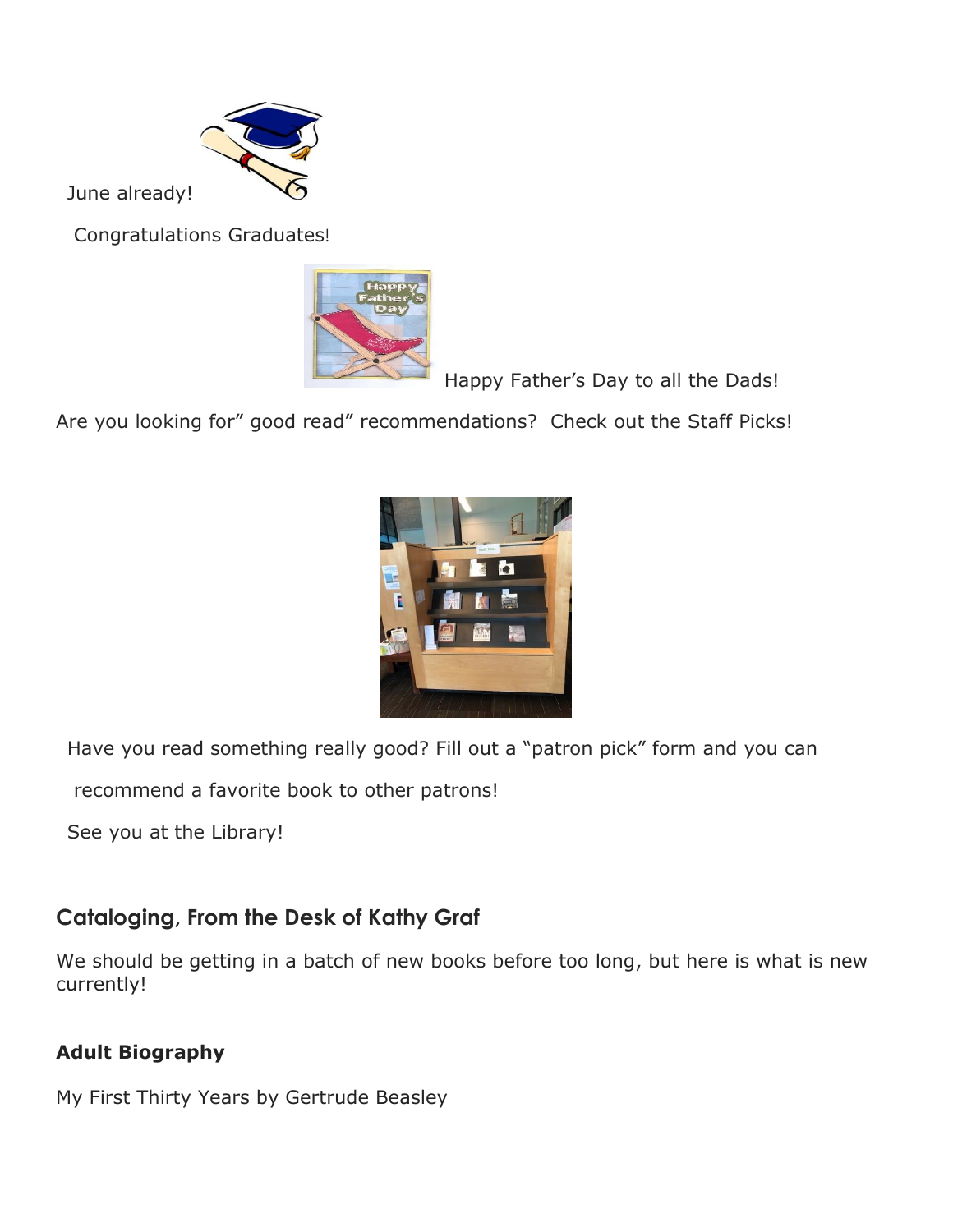### **Adult Non-Fiction**

Saving Tarboo Creek by Scott Freeman

### **Young Adult Fiction**

The Council of Animals by Nick McDonnel The New Hugo Winners Volume II Presented by Isaac Asimov

### **From the Desk of Kira Taylor, Technology News**

Hi all!

Our new meeting room webcam and speaker has arrived and is available to check out for use in the library! It features a 360 camera, so a guest on Zoom can see the whole conference room, as well as a great built-in microphone, so folks all over the room can be heard. There are instructions on how to use it on the bulletin board in the large conference room, but if you would like some extra help to set up for an event, contact me at [tech@](mailto:tech@mancoslibrary.org)[mancoslibrary.org](/Users/margaretkirk/Desktop/Newsletters%20/mancoslibrary.org) and if I am available, I will gladly help out. There is also now a dedicated laptop in the conference room that is already set up with the TV mounted on the wall. Bringing in presenters from all over the world over Zoom has become so much easier!

I will not be available for tech appointments or other assistance for the month of June, but will still be reachable via email (mainly after June  $12<sup>th</sup>$ ) if anyone has any questions. Before I leave, I will be finishing the transition to our new room booking system - if you already have the space booked for this summer, expect a NEW confirmation email from the new system as your reservation gets moved over.

# **A Word from The Gamemaster and Facilities Manager, Ryan Matthews**

Trivia Night at Mancos Brewing Co. every Wednesday evening from 6-7:30pm. Teams of 6 can participate in person or online using Zoom and Google docs. Below is a link to the "Homepage" where you can find clickable links to all the info you need to participate. This is a free event hosted by The Mancos Public Library and Mancos Brewing Co.

[https://docs.google.com/document/d/1MlfXOLMMuJr9vQlGTRuQQOx](https://docs.google.com/document/d/1MlfXOLMMuJr9vQlGTRuQQOx-bs9diNtJgtwI7czH1tY/edit?usp=sharing)[bs9diNtJgtwI7czH1tY/edit?usp=sharing](https://docs.google.com/document/d/1MlfXOLMMuJr9vQlGTRuQQOx-bs9diNtJgtwI7czH1tY/edit?usp=sharing)

LEGO LAB is happening, for information contact Ryan at **rmatthews@mancoslibrary.org**.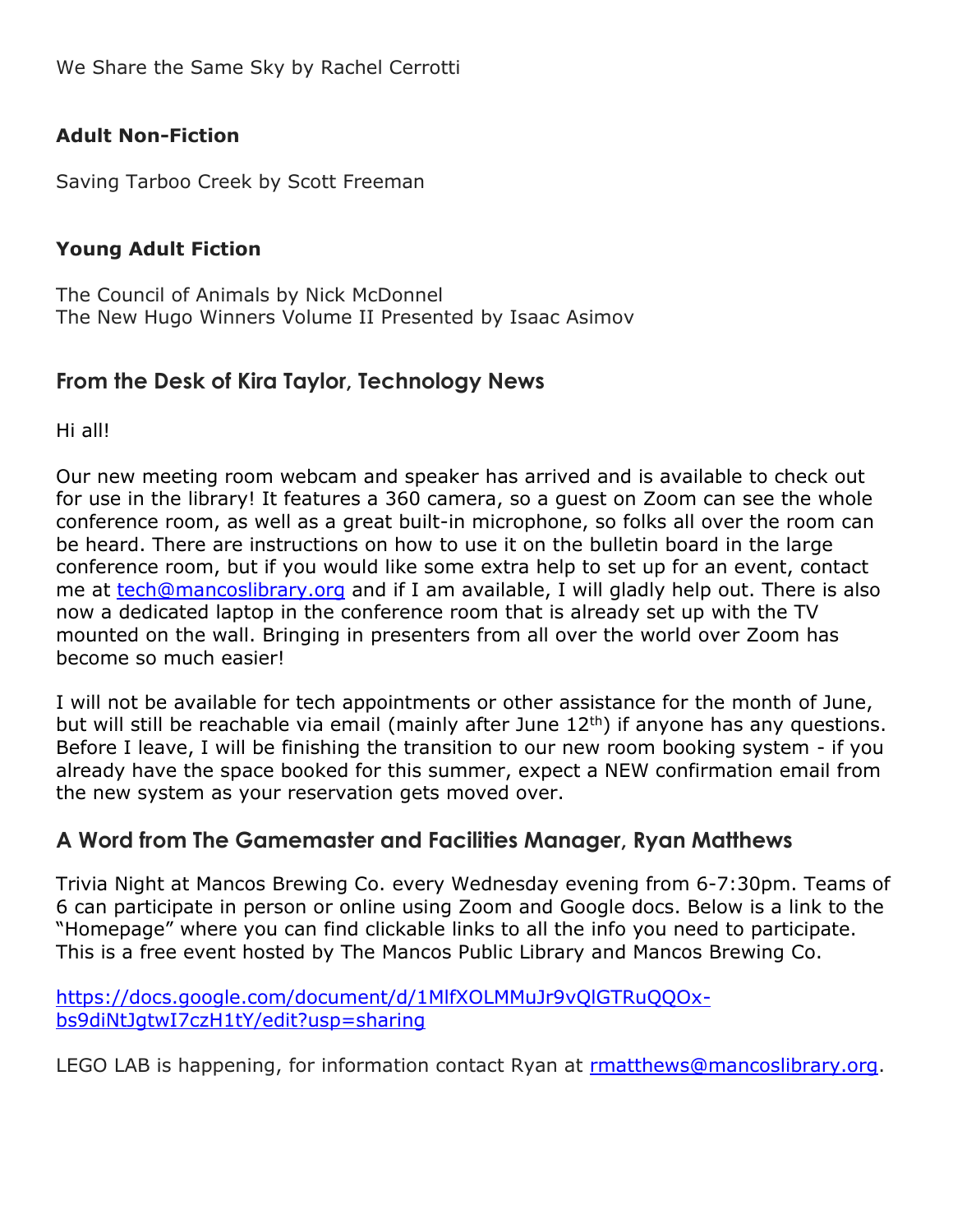# **Other Mancos Library News:**

### **Upcoming Montezuma County Free Legal Clinic: The second Tuesday of each month-June 14th - Please contact the Mancos Library at (970) 533-7600 to be added to the sign-up sheet.**

Virtual *Pro Se* Clinic (VPC) clinics are still be held as scheduled. As a COVID workaround, instead of clinic patrons coming in-person to your local public library *(which has limited access)*, the volunteer attorney will call each clinic patron's telephone directly, during the clinic hours, using the phone number provided. Whether you're near Dove Creek, Cortez or Mancos, the volunteer attorney will call you at the phone number provided, for a free one-on-one discussion of your civil legal issue, during regular clinic hours.

Please contact your Mancos Library at **(970) 394-0273** to be added to the sign-up sheet. Space is limited.

### **Death Café**

Death Café meets the third Thursday of each month, (June 16th) at 5:30. We meet in the Meeting room, socially distanced, and please plan on wearing a mask. Join us for a conversation about embracing the sacred in everyday life, including the art of being and dying. Connect with other gentle souls on this Earthly journey and share thoughts and ideas. Death Cafe normalizes a difficult, not morbid topic. We will have tea and cake (or some goodie)!

### **The Seed Lending Library**

The Seed Library will be restocked for the final time early in June. It's been a strange spring, lots of wind, but come on in and grab some seeds. It is not too late!

# **A Word from The Friends of The Library**

Mancos Friends of the Library

At our May meeting, Friends voted to approve funding for the library's new 3D printer! Jared said we'd be kept in the loop about when this amazing technology will be up and running. We may even ask for a demonstration.

We're also starting to think about the Mancos Days Book Sale. It looks like Mancos Days will be back (last full weekend in July) and we're excited to turn the library